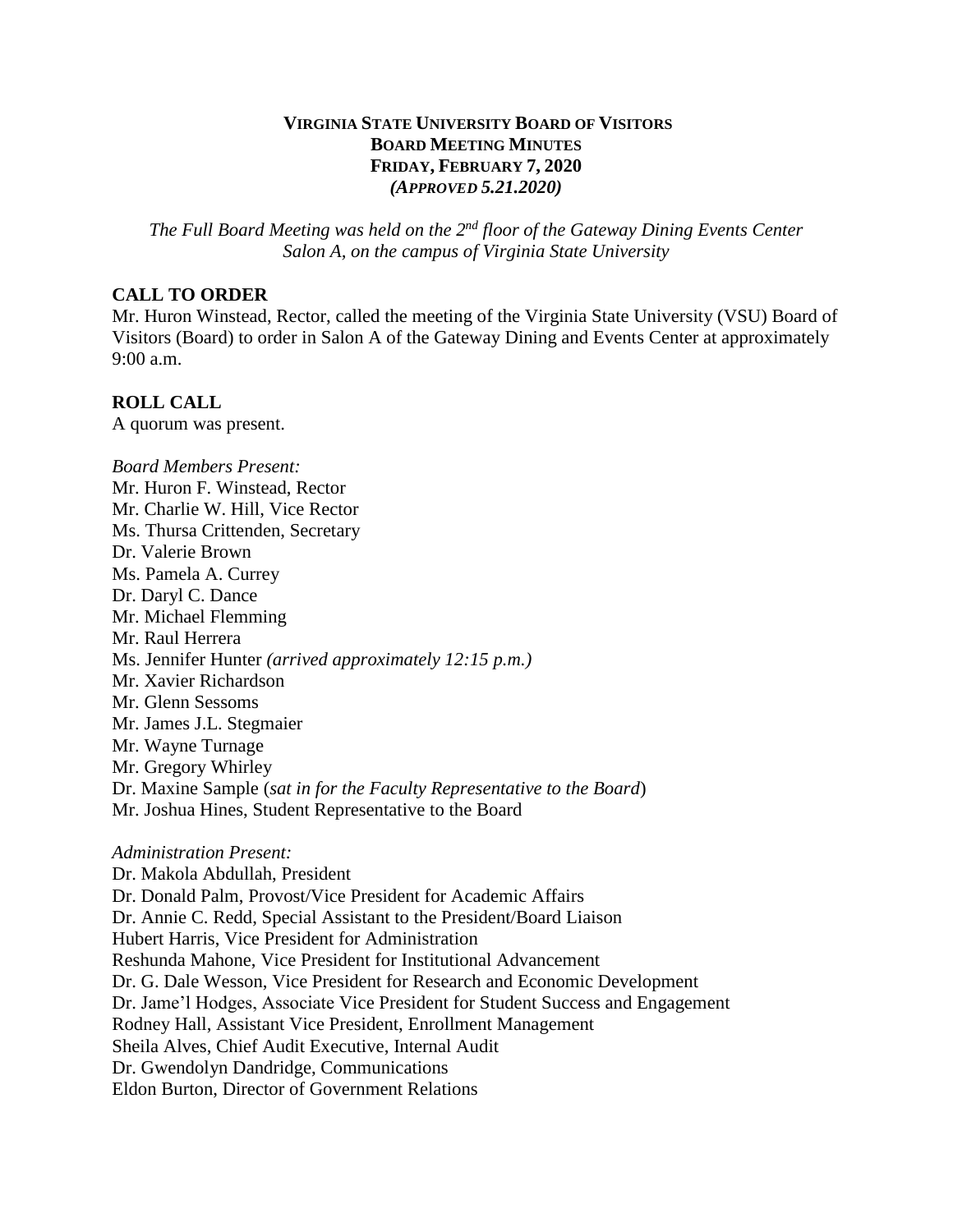Tanya Simmons, Director, Human Resources *Legal Counsel Present:* Deborah A. Love, Senior Assistant Attorney General and Chief Ramona Taylor, University Legal Counsel Bonnie N. Holmes, Legal Assistant, University Legal Counsel

### *Other Attendees:*

Travis Edmonds, Information Technology Yourdonus James, Office of Conference Services Dr. Zoe Spencer, President, Faculty Senate Paula McCapes, Staff Senate Joyce E. Henderson, VSU Real Estate Foundation Malika Blume, Internal Audit Marlo Green, Internal Audit Tasha Owens, Internal Audit Krisnan Agrawal, Mathematics Dept. Cassandra Price, Athletics Dept. Walter Williams, Athletics Dept. Tazjia Harris-Paiva, Institutional Advancement Adrian Petway, Budget Office Charmica Epps, Institutional Advancement Ben Houck, Finance Danette Johnson, President's Office Franklin Johnson, Jr., VSU Alumni Association Dr. Cynthia Ellison, Counseling Center Dr. Sabin Duncan, Student Success & Engagement Hani Abdille, student Mikaela Quick, student Jamari Blakeneu, student Nia'Laine George, student Jocelyn Brown, student Philomena W., student DaJour Strother, student Susan Moenig, Institutional Advancement Chris Bennard, Institutional Advancement Dr. Wes Bellamy, Political Science Corey King, IT Torres Moore, IT

## **OPENING REMARKS**

Rector Winstead invited Mr. Rodney Hall to give the invocation.

## **RECTOR'S REMARKS**

Rector Winstead acknowledged the resignation of Mr. Paul Koonce from the VSU Board of Visitors. Mr. Koonce retired from his position at Dominion Energy. The Governor's Office is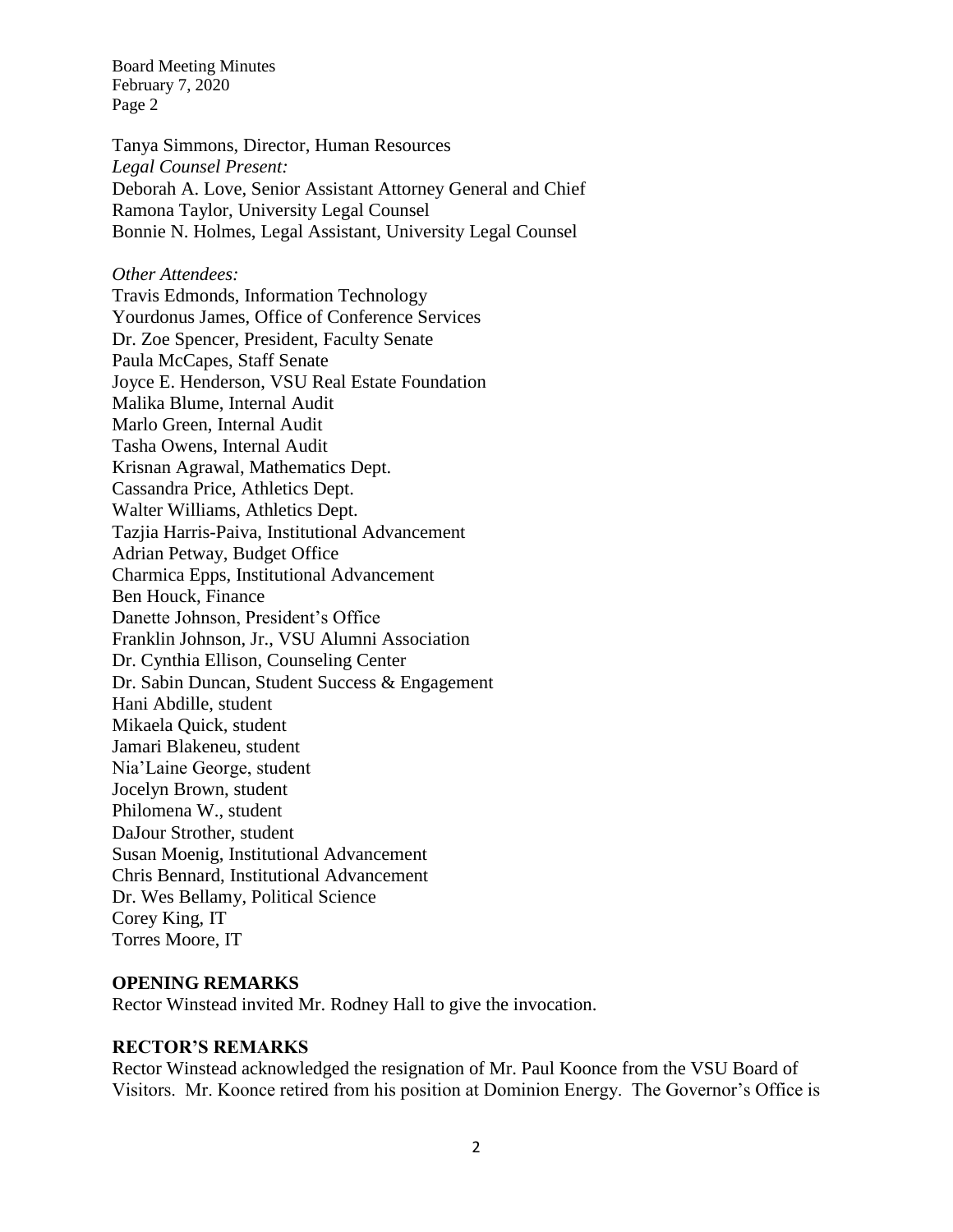working to fill the vacancy as soon as possible. The Rector announced the Founder's Day events on March 12th and the 2020 VSU Foundation/VSU Alumni Association Black Tie Gala on April 4<sup>th</sup> and encouraged Board members to attend both events.

## **PRESIDENT'S REMARKS**

President Makola M. Abdullah discussed his visioning for the University—a) to develop a convincing narrative that talks about VSU as a positive investment opportunity (Social Media, Access and Completion), and b) to develop programs and/or opportunities that place VSU at the forefront of a national conversation. President Abdullah also shared faculty achievements, spotlighted recent graduates, and recognized the Athletics Dept. Student Advisory Council which recently received the top NCAA Community Service Award. The President also discussed a 2005 article on Academic Freedom and Tenure at VSU published by the American Association of University Professors (AAUP) with the Board.

# **COMMITTEE REPORTS/BOARD APPROVAL/ACTIONS**

## **Facilities, Finance and Audit Committee**

*(Committee Members Present: Flemming, Brown, Herrera, Hill, Stegmaier, Turnage, Whirley, Winstead)*

Mr. Hubert Harris presented updates on technology issues such as the recruitment, network modernization project, and the single-sign on/multifactor authentication. The University continues to recruit for several positions in IT; however, recruiting top IT talent is an elusive goal. The network modernization project has achieved goals such as new network devices in academic buildings, administration buildings, and residence halls; network resilency for academic/staff network; and new firewall devices deployed to secure perimeter locations. Visitors asked about continuity of operations, such as s catastrophic event or a successful DDOS attack. Mr. Harris discussed the role of laptops and MiFi units with respect to continuity of operations, also mentioning that major systems are hosted on the cloud. He also stressed the important of departments adhering to the COOP plans that are in place.

Mr. Davenport presented an enrollment update for spring 2020, summarizing the breakdown between out-of-state and in-state, graduate and undergraduate, and showing how these numbers translate into revenues. Visitors asked follow up questions about year over year enrollment trends. Visitors asked if University leadership is aligning with the Strategic Plan with respect to enrollment. Visitors also inquired about enrollment targets at the department level. Dr. Palm discussed specific work at the department level to develop plans to meet their respective enrollment targets.

Mr. Davenport presented two action items for approval. First, he provided an overview of the presentation of the Appomattox River Trail Grant discussed during the January  $30<sup>th</sup>$  Facilities, Finance, and Audit Committee meeting. He presented the resolution for approval supporting regional trails which permitted the University's participation in a Smartscale funding application to construct the Ashland-Petersburg Trail on campus property. Second, Mr. Davenport presented a correction to the previously approved Resolution for the Use of Non-Utilized Local Funds. This proposed correction was discussed during the January 30<sup>th</sup> Facilities, Finance, and Audit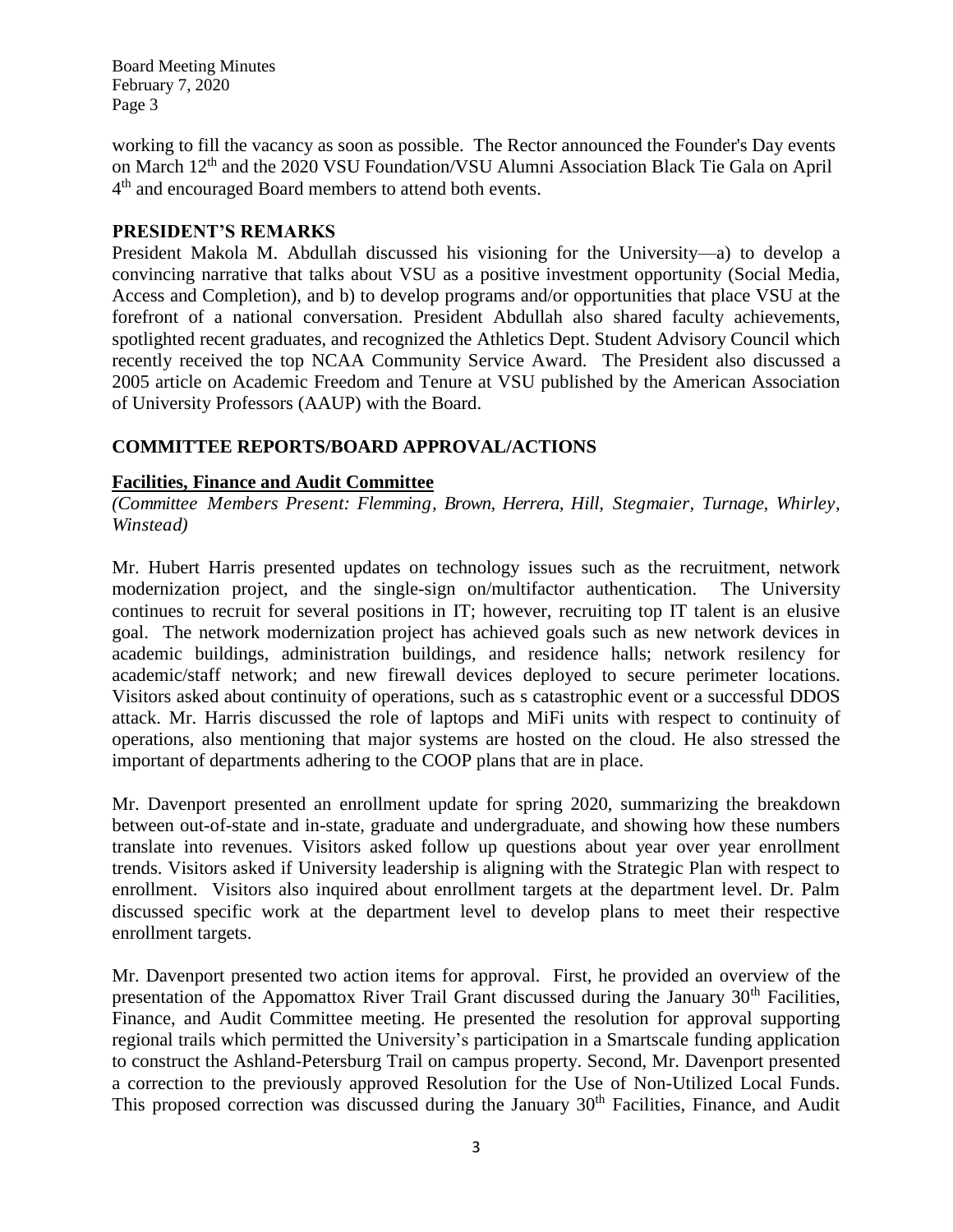Committee meetings. The Chair provided further explanation that the previously executed version of the Resolution erroneously included a reference to the Internal Auditor.

Mr. Davenport presented the Composite Financial Index (CFI) and its four component ratios, explaining the broad drivers of year to year movement in the index, including state capital receipts. Visitors asked how the University's viability ratio compares to its peers. Dr. Abdullah cited the Higher Education Comparative Report, which is produced by the Auditor of Public Accounts and compares financial ratios of the public higher education institutions across the Commonwealth. Visitors asked follow up questions about the viability ratio and level of debt. Mr. Davenport stated that it is typical for higher education institutions to maintain an amount of debt close to the amount permissible in their respective policies. He also referred visitors to the Board Report on Debt Management for specific information on the university outstanding debt. Visitors also offered perspective regarding the use of the CFI in a broader context as opposed to a granular interpretation. Visitors inquired why capital receipts are included in the computation. Dr. Abdullah provided context for the inclusion of the State's capital support – including the notion of how vastly important State support is to the overall value of the University.

Mr. Davenport presented the Budget to Actual and Actual to Actual Reports, explaining the variances categories of note. Mr. Davenport then presented materials highlighting potential cost increases for FY 2020-21. He discussed how student fees could be impacted under various scenarios in order to cover the increased costs. Mr. Davenport reviewed cost increases for the major student-fee categories to include Tuition, Food Service, Residential Life, Comprehensive Fee and Campus Improvement Fee. Mr. Davenport fielded several questions from Visitors. Visitors asked about tuition moderation. Dr. Abdullah responded saying that there are some at the State that are interested in providing a tuition moderation package similar to last year. He also stated that the General Assembly is considering a 3% raise for faculty and staff but this hasn't been approved. Visitors asked about additional capital requests, such as the Bolt Building. Dr. Abdullah provided follow up about recent conversation with the Governor about these matters.

Visitors asked further questions about tuition moderation and specifically how the public hearing would function. Dr. Abdullah stated that this is the first hearing that the University has conducted for a proposed tuition raise, and the exact timeline is still being ironed out. He stated the priority of practicing transparency in educating the constituency and making sure students see every number that University leadership sees. Visitors asked follow up questions on how a tuition increase would impact financial aid. Mr. Davenport responded to these questions and highlighted that the analysis is done net of the additional aid that would need to be provided so that it keeps pace with the amount that is currently being provided.

Visitors inquired about seeing proposed increases translated to the actual rates that a student would see on the tuition and fees bill. Mr. Davenport stated that this information on the student level will be provided. Visitors asked about impact on out-of-state students in the possible instance where tuition moderation is approved and only out-of-state students pay an increase. Mr. Davenport stressed the importance of trying to keep financial packages consistent and emphasized the increasing amounts of financial aid that the university has provided. Dr.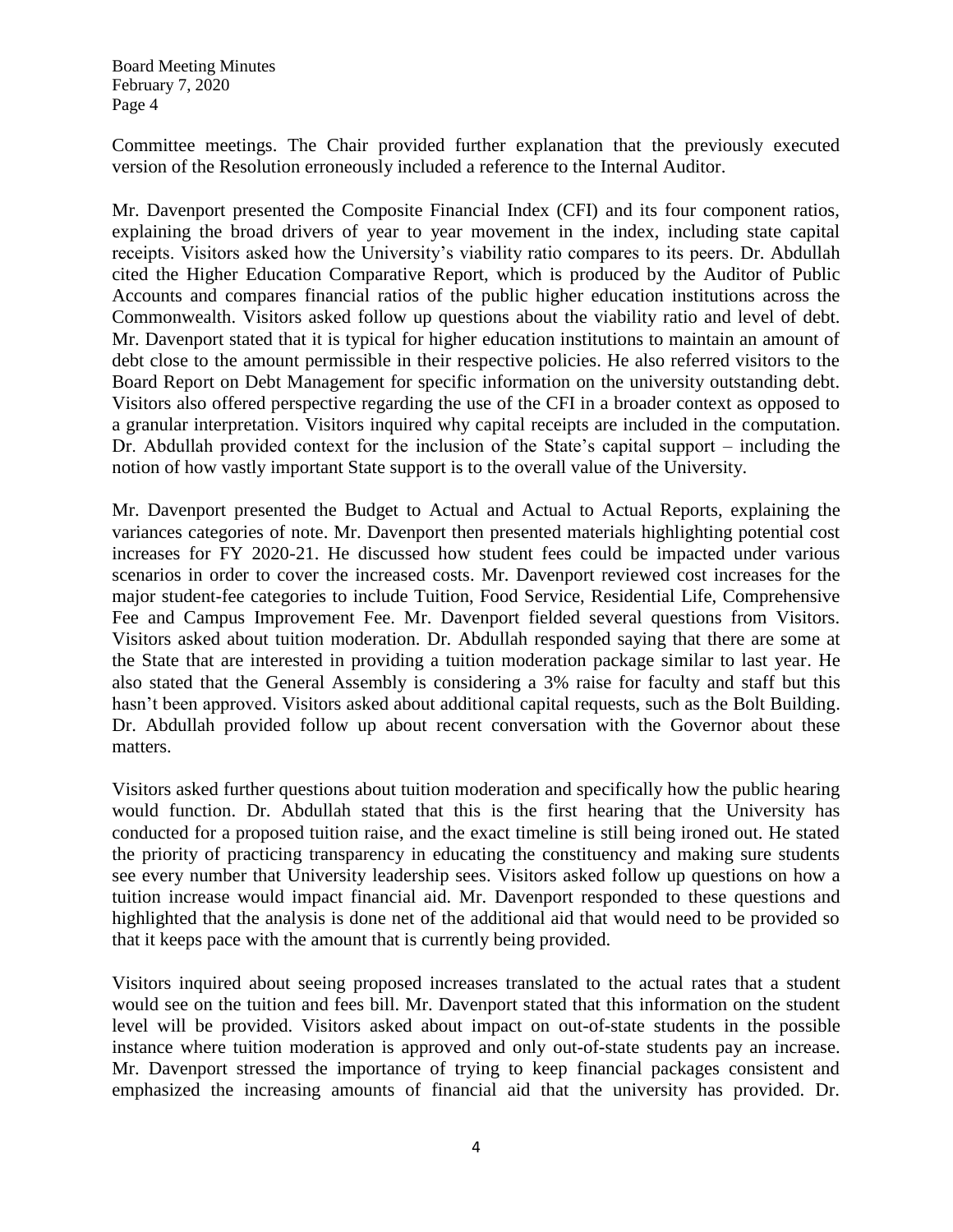Abdullah elaborated on various schools of thought for keeping tuition predictable, including various benefits and drawbacks. Visitors engaged in further discussion regarding possible tuition and fee increases with respect to the overall objectives of the university success as access and affordability.

Ms. Sheila Alves presented a breakdown of hotlines and special investigations. She also presented an Audit Plan update, stating that Internal Audit is getting close to completing its audit of Capital Outlay, and is currently working on its audit of Grants. Ms. Alves presented a Corrective Action Plan status update. Ensuing discussion of the audit point regarding the reconciliation of donor accounts came to the conclusion that this comment would remain open. Ms. Alves commented on what risk still remains in the environment. Visitors expressed concern over the reconciliations not being completed, including a possible adverse effect with donors if records are not accurate. Mr. Davenport indicated that reconciliations would be completed.

Ms. Alves stated the purchase card items have not been cleared. She recapped a visit from Department of General Services that had the objective of appraising what would be needed to elevate VSU to Level II. She emphasized the importance of making changes in the purchase card area with respect to attaining Level II. Ms. Alves responded to questions from Visitors about the nature of the findings in the purchase card area. Mr. Davenport provided some context regarding some of the staffing challenges that he has faced in the purchase card area.

Ms. Alves introduced Ms. Tasha Owens, who has recently joined her staff as IT Auditor. Ms. Alves announced that Internal Audit provided consulting services to the offices of Human Resources, Bursar, and Finance/Procurement in the areas of automating forms, process improvement, and allocations and budget, respectively. Ms. Alves also shared that she would serve as the president of the College and University Auditors of Virginia for 2020-2022.

## **Academic and Student Affairs Committee**

*(Committee Members Present: Currey, Dance, Hill, Richardson, Turnage, Whirley, Winstead, Hines, Sample)*

Mr. Rodney Hall reported that spring 2020 enrollment numbers, which include admissions and validations, are lower than fall 2019 which is typical. Fall 2020 admissions including transfer numbers are ahead of last year with full-time enrollment on target. Mr. Hall discussed future enrollment trends which are forecast to be flat with an uptick in 2024 and after that, sharply decline. He reported that seven Virginia institutions had decreases in enrollment of new firsttime in college students, however, VSU had the second largest proportional increase, 13.5%. Mr. Hall shared the avenues which produced opportunities to increase enrollment.

Dr. Alexis Brooks-Walter, Interim Sr. Executive Director ACE Operations and Student Success Initiatives, and Dr. Sabin Duncan, Executive Director Student Success Initiatives, provided an update and explained the student success initiatives implemented through the Academic Center for Excellence (ACE) to enhance retention, persistence, and graduation strategies.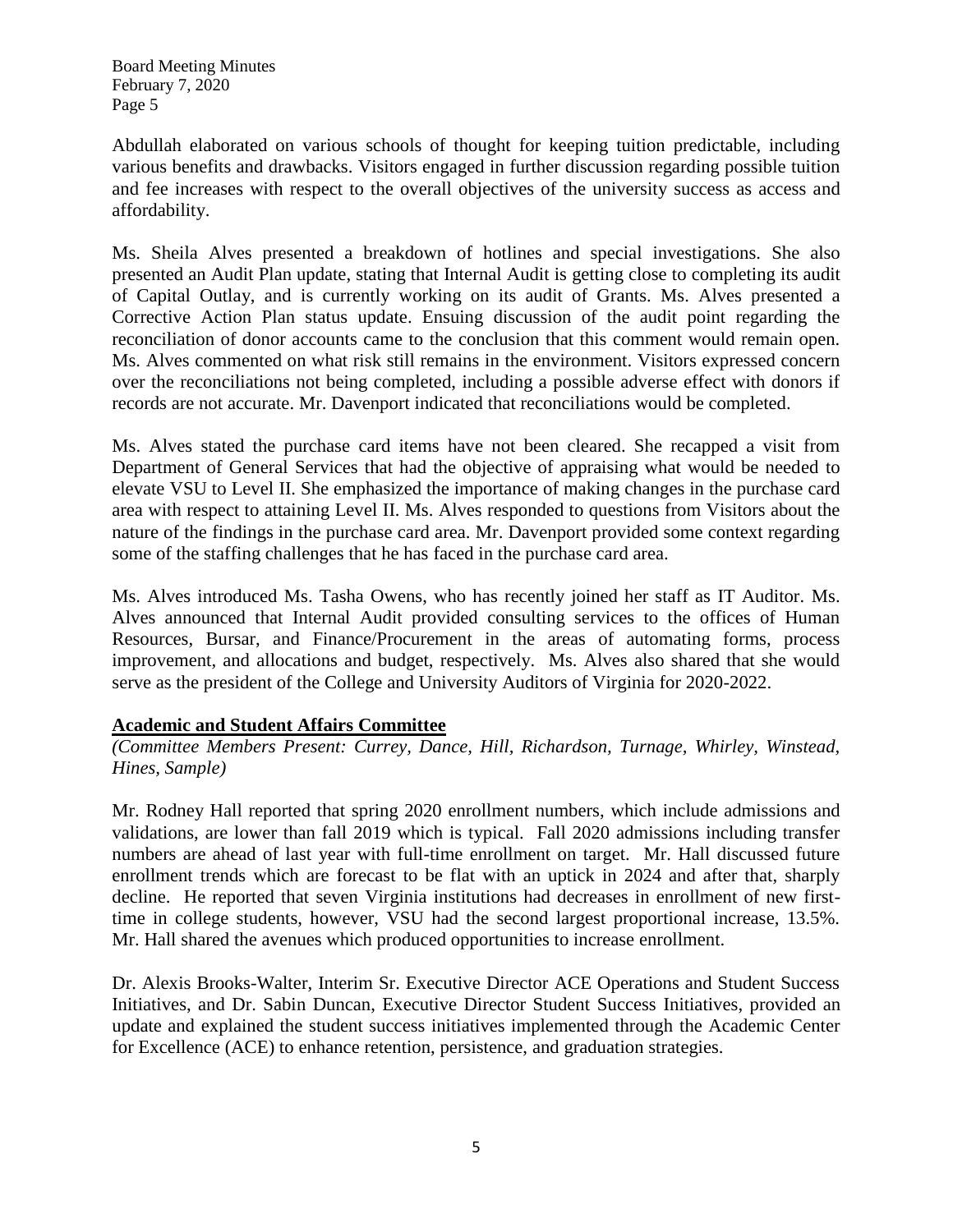Dr. Cynthia Ellison, Director of the University Counseling Center, presented information and data on the mental health issues and behavioral health concerns (anxiety, depression, grief, substance, other) at VSU. Dr. Jame'l Hodges, Associate Vice President for Student Success and Engagement, presented a demonstration on how the various division initiatives and programs work in partnership to enhance student engagement as well as align with the 2020-2025 Strategic Plan.

### Reports of Faculty and Student Representatives to the Board

Joshua Hines, Student Representative to the Board, gave updates on Student Government Association initiatives and activities. Dr. Maxine Sample, Vice Chair of the Faculty Senate, shared information on issues being addressed by the Faculty Senate.

## **Institutional Advancement Committee**

*(Committee Members Present: Hunter, Brown, Crittenden, Currey, Dance, Flemming, Herrera, Richardson, Sessoms, Winstead)*

Dr. G. Dale Wesson, Vice President for Research and Economic Development, presented information on the fiscal year 2019-2020 statistics on expenditures and indirect costs, technology and research initiatives, economic development, and spotlighted research awards and proposals. Dr. Wesson reviewed economic development initiatives which included the Rural Virginia Initiative, Data Science for the Public Good, Summerseat Development, Small Farmer USDA Grant, and Dominion Energy Forum.

Eldon Burton, Director of Government Relations, presented updates on the Future Act along with seat changes and new leadership in the Virginia General Assembly. Mr. Burton presented a summary on the General Assembly budget development and deliberation process and discussed specific items in the VSU budget request.

Ms. Mahone presented updates and summary of discussions from the committee meeting held Thursday, February 6, 2020. The IA Committee would not recommend approval of an endowed fund fee at this time. Ms. Mahone presented policies and the Naming Opportunities list as required for the annual review by the Board; i.e., Policy 4010-Policy Governing the Accepting, Recording, and Naming of Gifts; and Policy 4100-Policy on the Solicitation and Recognition of Gifts.

## **Personnel and Compensation Committee**

*(Committee Members Present: Sessoms, Crittenden, Hunter, Stegmaier, Winstead)*

Glenn Sessoms, Committee Chair, reviewed the timeline and process for the President's Performance Evaluation. Mr. Sessoms encouraged full participation by the Board in the review process.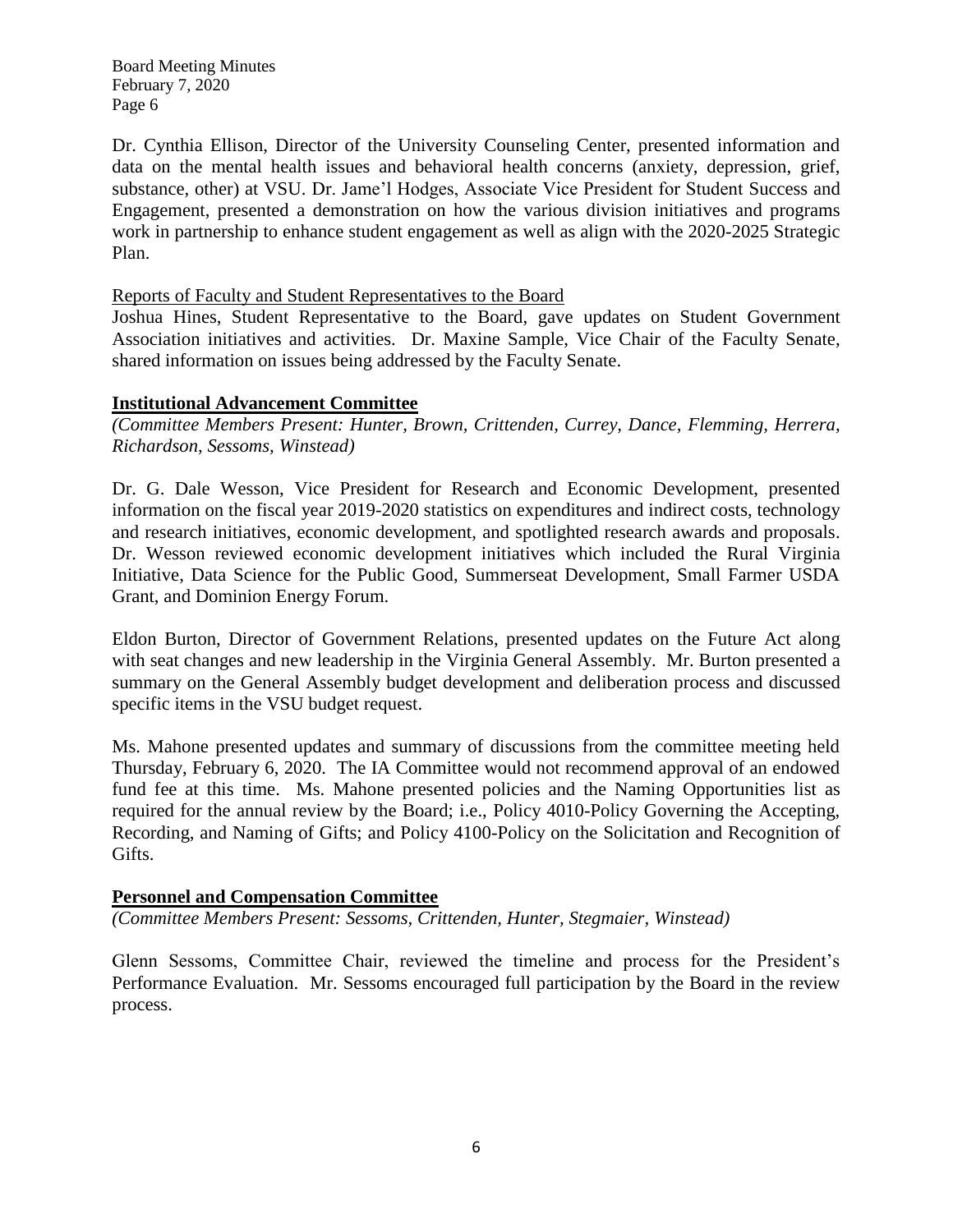### **The Executive Committee**

*(Committee Members Present: Winstead, Hill, Crittenden, Currey, Flemming, Hunter, Sessoms)*

Rector Winstead presented the Board By-Laws revisions which would grant governance duties to the Personnel and Compensation Committee. The Rector also recommended a change in committee assignments to move Board members Flemming and Herrera from the Institutional Advancement Committee to the Personnel and Compensation Committee. The Board then reviewed the timeline for the nomination of officers. The call for nominations would be sent via email by the Board Liaison who will collect the nominations and forward them to the Vice Rector. The date for the Board's Public Comment Period on any proposed undergraduate tuition increase is still pending; the Board would be notified by email.

## **BOARD APPROVALS**

Action on the minutes from the November 13, 2019 Executive Committee meeting (APPROVED). The motion was unanimously approved.

Action on the minutes from the November 14, 2019 Board meeting (APPROVED). The motion was unanimously approved.

Action on the minutes from the November 15, 2019 Board meeting (APPROVED). The motion was unanimously approved.

Action on the revisions to the Board By-Laws enabling the Personnel and Compensation Committee to perform governance duties (APPROVED). The motion was unanimously approved.

Action on the Resolution to approve Supporting Regional Trails (APPROVED). The motion was unanimously approved.

Action on the Resolution to approve Use of Non-Utilized Local Funds (revised) (APPROVED). The motion was unanimously approved.

### **Reports of Faculty and Student Representatives to the Board**

Dr. Maxine Sample, Vice Chair of the Faculty Senate, presented a report to the Board on behalf of the faculty. Joshua Hines, Student Representative to the Board, presented a report on behalf the student body.

## **CLOSED SESSION**

The Board convened a closed session at 4:23 p.m. pursuant to Section 2.2-3711(A)(1) and 2.2- 3711(A)(8) of the Code of Virginia involving the discussion of personnel matters and consultation with legal counsel regarding specific legal matters requiring provision of legal advice. More specifically, discussion about National Institute of Food and Agriculture (NIFA) audit and compliance. The motion called for President Makola Abdullah; Kevin Davenport, VP for Finance/CFO; Sheila Alves, Chief Audit Executive; Deborah Love, Senior Asst. Attorney General & Chief, Education Division; Ramona Taylor, University Legal Counsel; and Dr. Annie C. Redd, Board Liaison, to attend the closed meeting because (1) their presence in the closed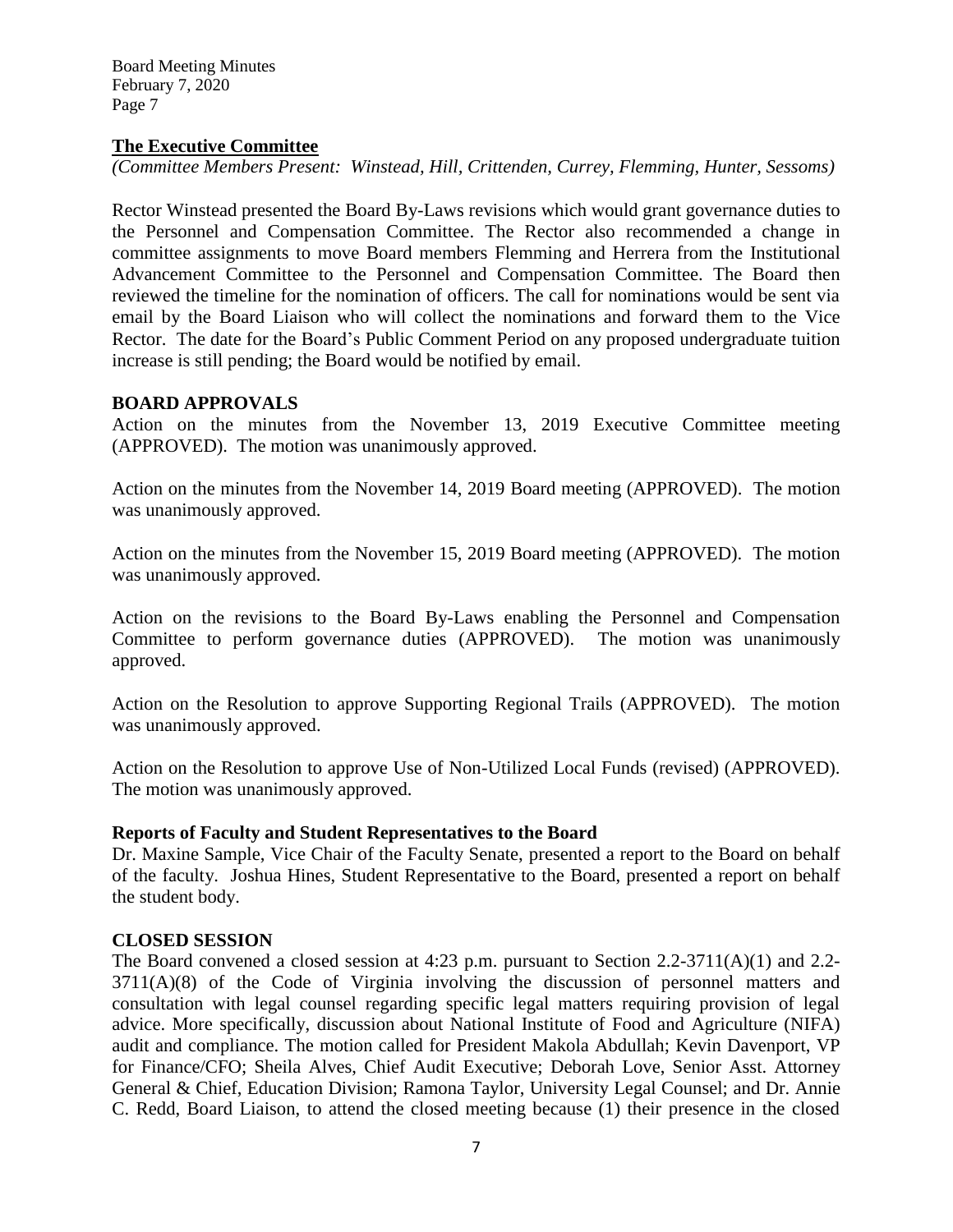meeting was deemed necessary; and or their presence would aid the Board in its consideration of this matter.

The Board convened a closed session pursuant to  $2.2\n-3711(A)(1)$  and  $2.2\n-3711(A)(7)$  of the Code of Virginia involving the discussion of performance of departments of the University where such discussion will necessarily involve the performance of individual employees. Additionally, this information directly pertains to the preliminary investigative notes, correspondence, and information furnished to the University's Internal Audit department, which is protected under 2.2-3705.3(7) of the Code of Virginia and may require consultation with legal counsel. The motion called for President Makola Abdullah; Donald Palm, Sr. VP/Provost; Hubert Harris, VP for Administration; Kevin Davenport, VP for Finance/CFO; Sheila Alves, Chief Audit Executive; Deborah Love, Senior Asst. Attorney General & Chief, Education Division; Ramona Taylor, University Legal Counsel; and Dr. Annie C. Redd, Board Liaison, to attend the closed meeting because (1) their presence in the closed meeting was deemed necessary; and or their presence would aid the Board in its consideration of this matter.

The Board convened a closed session pursuant to  $2.2\n-3711(A)(1)$  of the Code of Virginia for discussion and consideration of staff performance/personnel matters, and consultation with legal counsel regarding specific legal matters requiring provision of legal advice regarding an update on a pending investigation. The motion called for President Makola Abdullah; Ramona L. Taylor, University Legal Counsel; Deborah Love, Senior Asst. Attorney General & Chief, Education, and Dr. Annie C. Redd, Board Liaison attend the closed meeting because their presence in the closed meeting is deemed necessary; and/or their presence will aid the Board in its consideration of this matter.

The Board convened a closed session pursuant to  $2.2\n-3711(A)(1)$  of the Code of Virginia for discussion and consideration of personnel matters regarding staff performance. The motion called for President Makola Abdullah; Deborah Love, Senior Asst. Attorney General & Chief, Education, and Dr. Annie C. Redd, Board Liaison attend the closed meeting because their presence in the closed meeting is deemed necessary; and/or their presence will aid the Board in its consideration of this matter.

The Board re-convened in opened session at 6:06 p.m. with a roll call that the Committee discussed or considered only those public business matters lawfully exempted from open meeting requirements under the Virginia Freedom of Information Act and only such public business matters as were identified in the motions by which the closed meeting was convened.

## **BOARD ACTION PLAN FOLLOW-UP**

The Board did not conduct the Board Action Plan discussion due to time constraints.

## **ANNOUNCEMENTS**

The Rector shared announcements during his opening remarks. There were no other announcements.